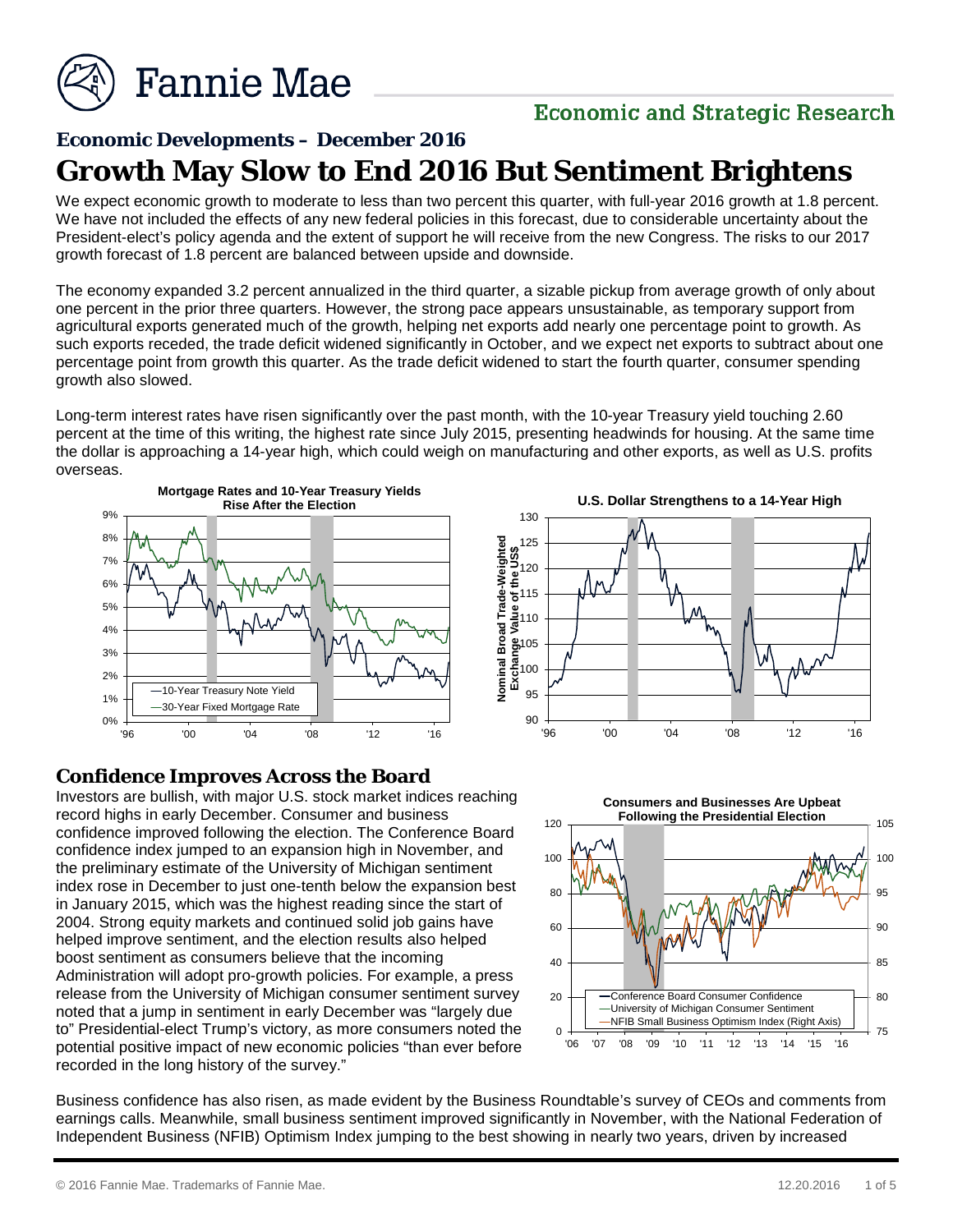

optimism in the economic outlook. The election seemed to have helped boost confidence, as the NFIB noted a sharp increase in optimism in responses received after the election.

Furthermore, economists are also generally more upbeat following the election. According to the December Blue Chip Economic Indicator Survey, the consensus forecast of economic growth next year rose slightly from the prior month. About 47 percent of respondents reported that they had raised their forecasts of real gross domestic (GDP) growth in 2017 as a direct result of the election outcome. Consistent with the notion that an increase in aggregate demand (e.g., from fiscal stimulus) late in the business cycle – at a time when the labor market is at or near full employment – would add to wage and inflationary pressure, about 44 percent of Blue Chip respondents said that they had raised their inflation forecasts due to the election results. Our economic growth forecast is below the Blue-Chip consensus. We were among the bottom ten forecasts both before and after the election as we remain in wait-and-see mode.

#### **Some Encouraging News in the Third Quarter**

The second print of third quarter real GDP showed that corporate profits rose 6.6 percent (not annualized) from the second quarter. Corporate profits increased 2.8 percent from a year ago, ending a string of five consecutive annual declines, which has occurred only one other time during an expansion. The annual rise in the third quarter was solely because of a rebound in financial sector profits; annual profits in nonfinancial sectors continued to drop for the sixth consecutive quarter.

Another notable detail from the second estimate of third quarter GDP was a sizable upgrade in real consumer spending growth to 2.8 percent annualized from 2.1 percent in the prior estimate. However, incoming data suggest that spending growth will moderate sizably this quarter as real consumer spending edged up just 0.1 percent in October, retail sales ticked up 0.1 percent in November,





and November auto sales ticked down, albeit from a strong pace in the prior month.

#### **Consumer Fundamentals Are Positive**

Despite signs of a slowdown this quarter, we expect consumer spending to continue to drive growth. The November employment report showed a decent job gain of 178,000. It also showed a three-tenths percentage point drop in the unemployment rate to an expansion low of 4.6 percent; although the drop was driven more by a decline in the labor force than by job growth. The labor force participation rate ticked down for the second consecutive month to 62.7 percent, the lowest reading since June. Annual earnings growth moderated three-tenths of a percentage point to 2.5 percent from an expansion high in the prior month. This measure of earnings growth is not adjusted for compositional shifts in employment, however. For example, an influx of new workers into lower-paying positions can drag on overall earnings growth.

An alternative earnings measure not influenced by these compositional shifts is the Atlanta Fed's Wage Growth Tracker. It showed that annual wage growth remained at an expansion high of 3.9 percent in November. It is likely that some slack remains in the labor market. The broadest measure of labor market underutilization, which includes part-timers who want full-time jobs and discouraged workers who want a job but are no longer looking for one, continued to slide, falling to 9.3 percent. While the rate has trended down to the lowest level since April 2008, it remains elevated relative to levels in the previous expansion, when it troughed at 7.9 percent.







households and nonprofit organizations—the value of assets minus liabilities—increased \$1.6 trillion to \$90.2 trillion in the third quarter of 2016, boosted by gains in both housing and stocks.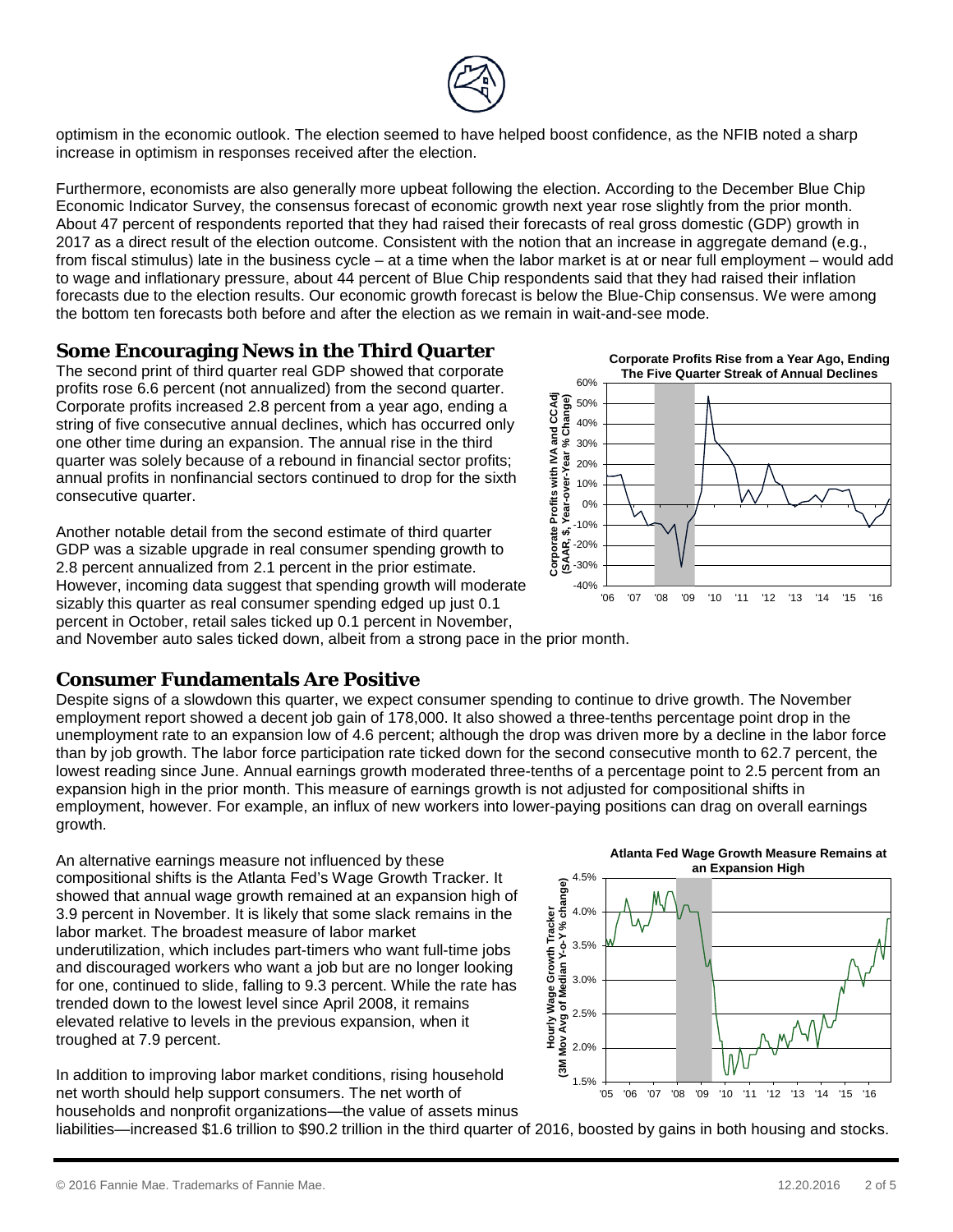

Overall, we expect consumer spending to be the biggest driver of growth in 2017. Nonresidential investment should also add to growth, as investment in structures should be less of a drag due to the rebound in oil prices amid modestly improving business investment in equipment. The only major drag to growth next year should be net exports.

### **The Fed Should Exercise Caution Amid Heightened Uncertainty**

The Fed raised the fed funds rate at the December Federal Open Market Committee (FOMC) meeting as universally expected. The "dot plot," which showed each member's expected fed fund rate in coming years, implies three rate hikes next year compared with two in September. The additional expected hike could be viewed as a sign of a more hawkish stance. However, we shouldn't give this projection too much weight, given that, at one point, the dot plot signaled four rate increases in 2016 versus the one that actually materialized. We believe that the Fed will likely be in wait-and-see mode given this substantial policy uncertainty and anticipate two hikes each in 2017 and 2018. However, the Fed will be vigilant in monitoring wage pressure, as further tightening in the labor market should lead to a pickup in compensation growth. If the productivity growth trend remains anemic, rising worker compensation will lead to increasing unit labor costs, which will compress profit margins unless businesses pass the higher costs on to consumers through higher prices. During her testimony before the Joint Economic Committee in November, Fed Chair Janet Yellen observed that changes in the fiscal outlook, to the extent that they influence economic growth, labor markets, and inflation forecasts, could alter the course of interest rates. She noted that fiscal stimulus that does not spur faster productivity and labor force growth could result in more upward pressure on inflation and higher interest rates.

## **Housing Roundup**

Housing data point to a double-digit gain in residential investment this quarter, consistent with our view that residential investment will add to economic growth after subtracting from growth in the second and third quarters. Both single-family and multifamily starts jumped in October. However, home sales were mixed, with existing home sales rising to an expansion high amid declining new home sales. (For more information on multifamily market conditions, read the [December 2016 Multifamily Market Commentary.](http://preview.fanniemae.com/resources/file/research/emma/pdf/MF_Market_Commentary_122016.pdf))

Pending home sales, which typically lead existing home sales by one to two months, were little changed in October, signaling that existing home sales should remain strong in the near term. Another leading indicator of home sales, purchase mortgage applications, has been mixed of late. They declined in October through mid-November but then surged during the third week as the postelection spike in mortgage rates prompted some potential homebuyers to act before rates rose further.



Homebuilders' confidence surged in December, with the National Association of Home Builders (NAHB)/Wells Fargo Housing Market Index jumping seven points to 70, the highest reading since July 2005. (A reading of 50 or higher indicates more builders view the single-family market conditions as "good" rather than "poor"). The NAHB attributed the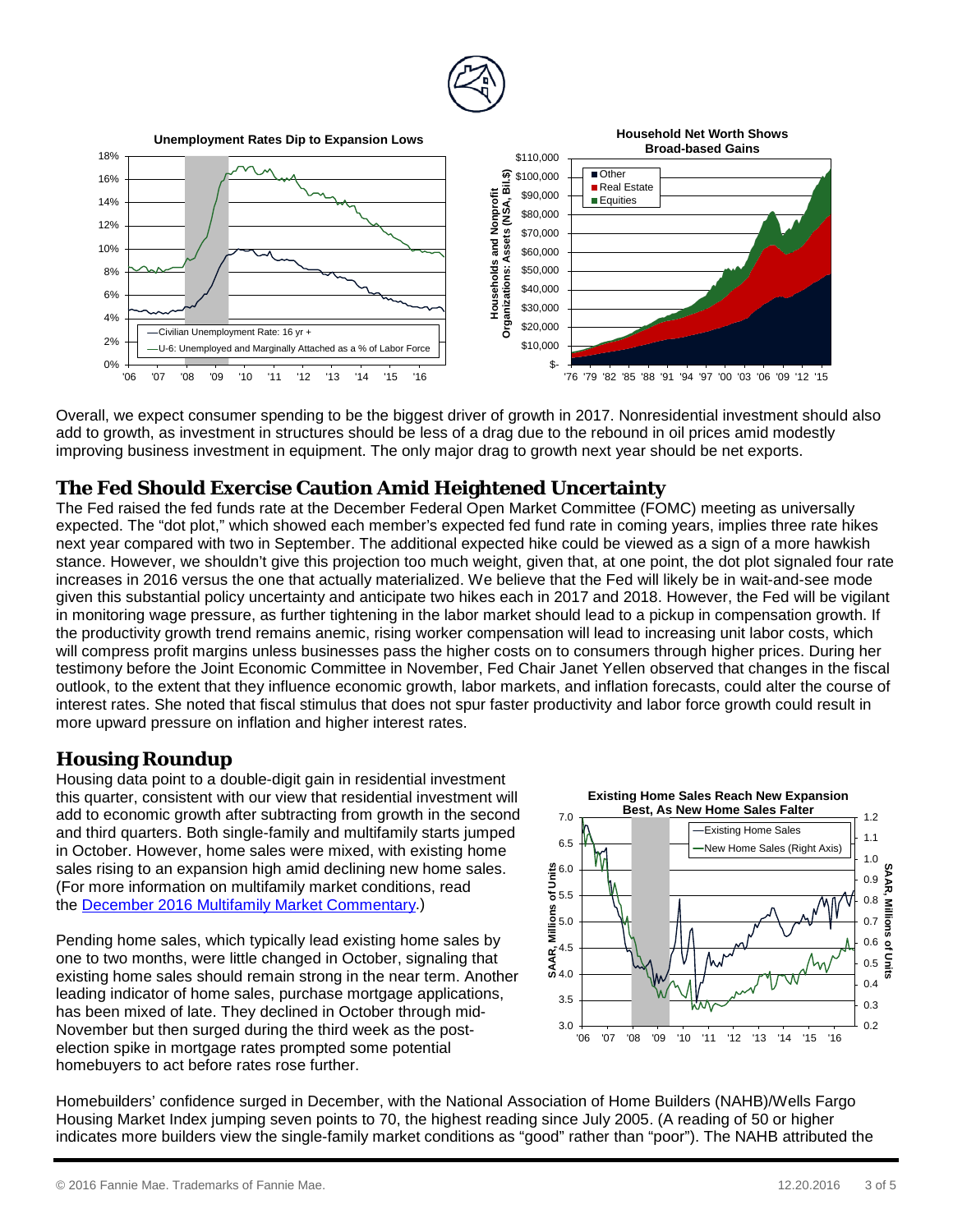

jump to the election results, noting that builders are hopeful that President-elect Trump will cut burdensome regulations as pledged during the campaign. Overall consumer housing sentiment declined in November, however. The Fannie Mae Home Purchase Sentiment Index® (HPSI) decreased for the fourth consecutive month. The results are fairly evenly split between responses collected before and after the election, and there is evidence of an increase in consumer optimism in the immediate aftermath of the election.

Home price appreciation remains strong. The CoreLogic Home Price Index, the measure used by the Fed to estimate the value of household real estate assets, showed that home price appreciation strengthened in October, rising 6.7 percent from a year ago. For the third quarter, the Index appreciated a strong 6.5 percent annualized, helping to boost the value of household real estate holdings and net worth. Housing wealth, which is strongly influenced by home values, rose \$554 billion from the second quarter. Meanwhile, single-family mortgage debt outstanding increased \$93.5 billion — a 3.7 percent annualized rate — the fastest pace since the end of 2007. Owners' home equity as a percentage of the value of household real estate increased to 57.3 percent, up substantially from the trough of 36.0 percent in the first quarter of 2009 but below the previous peak of 59.8 percent reached in the fourth quarter of 2006.



While strong home price appreciation benefits homeowners, it presents an affordability challenge to potential first-time homebuyers, especially given recent increases in mortgage rates. Freddie Mac's survey showed that mortgage rates continued to rise in early December to 4.13 percent, the highest reading since early October 2014. The rise in mortgage rates of about 60 basis points since before the election suggests some headwinds to home sales. However, if long-term interest rates increase along with stronger economic growth, rising incomes could help support housing affordability and home sales. History suggests a weak correlation between mortgage rates and house prices. For example, home prices continued to rise during the 2013 "taper tantrum," defying the spike in mortgage rates and declining housing demand.





We expect mortgage rates to rise gradually, from an average of 3.8

percent this quarter to 4.2 percent a year from now, about 50 basis points higher than the previous forecast. We project an increase in total home sales of nearly three percent in 2017, little changed from the prior forecast. Our 2017 sales outlook hinges on our expectations of a slow rise in interest rates, continued improving household income, and a positive household formation outlook.

We revised higher our forecast of refinance originations this year due to stronger volume through October than anticipated, but we downgraded next year's forecast in response to higher mortgage rates. For all of 2016, we expect total mortgage originations to increase 10.0 percent from 2015 to \$1.90 trillion with a refinance share remaining at 47 percent. Mortgage originations should decline about 17 percent in 2017 to \$1.57 trillion, as a result of a drop in refinance originations, sending the refinance share lower to 33 percent.